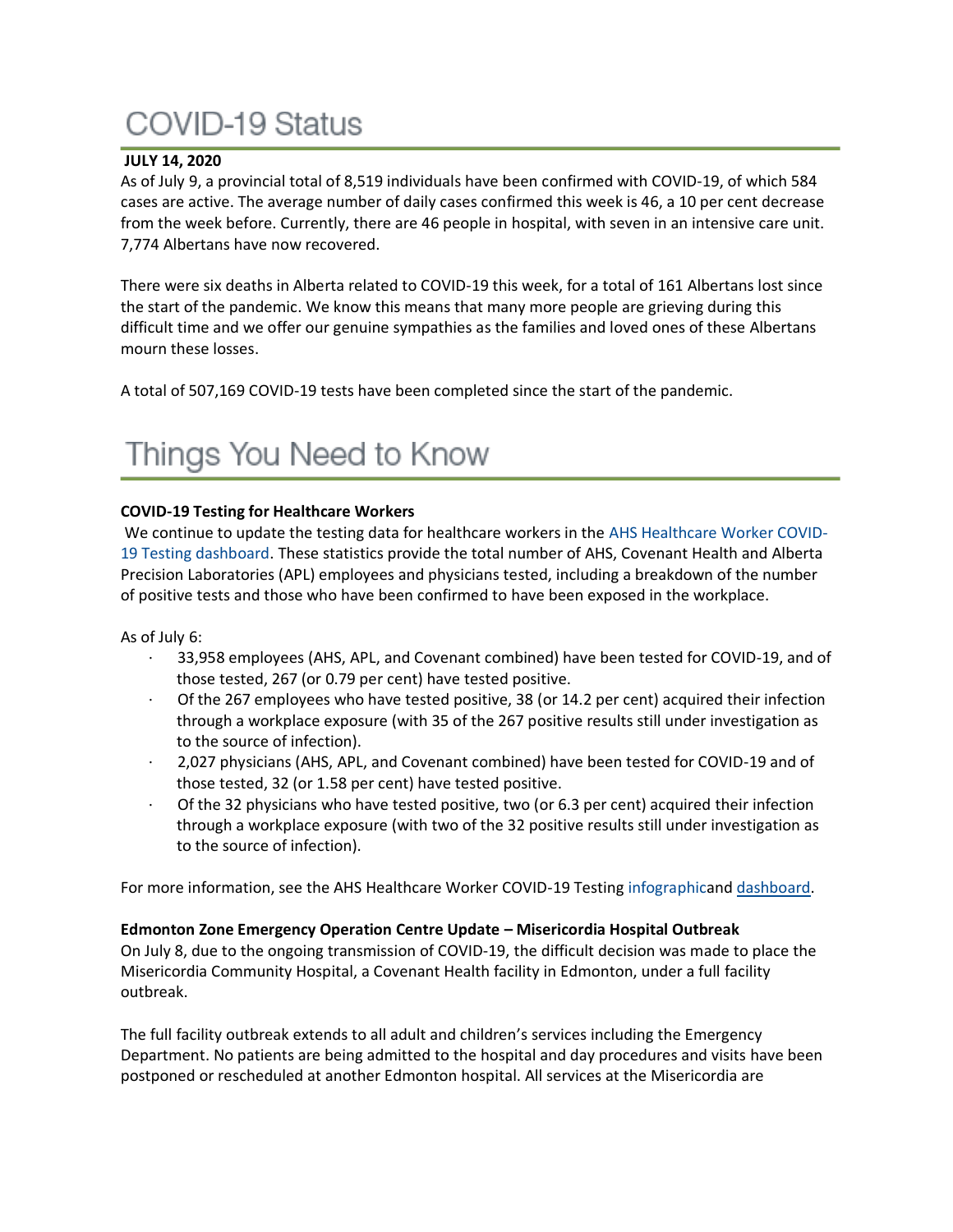temporarily closed to incoming patients. Patients are being contacted and will be cared for and/or rescheduled at another Edmonton Zone hospital.

Patients within the hospital will continue to receive the treatment, care and support they need. Visitors are now restricted to end-of-life situations only.

These measures are in place to reduce the risk of further transmission and allow the facility to focus on current patients, staff and physicians.

As of yesterday, there were 16 patients at the hospital who have tested positive for COVID-19 in relation to this outbreak. In addition, 16 staff members have tested positive. Sadly, six patients linked to this outbreak have passed away. Our thoughts are with their family members and loved ones during this difficult time

This is an extremely challenging situation for the site, as well as all of the other facilities in the Edmonton Zone, which are working together to respond to this situation and assist by taking on additional patients.

Edmonton Zone has worked cooperatively and responded remarkably together through this entire pandemic response. Once again, teams are rising up to meet the challenge that COVID-19 presents.

The safety of our patients, staff and physicians is a priority and we're taking every possible step to respond to this situation and ensure a safe environment for care.This now includes setting up a formal outbreak investigation taskforce, in partnership with the Office of the Chief Medical Officer of Health, and Covenant Health. The taskforce will further support the ongoing investigation and management of the outbreak. In will include representation from Infection Prevention and Control, workplace health and safety, and public health.

#### **Verna's Weekly Video Message**

Back in May, I (Verna) invited some members of the Emergency Coordination Centre (ECC) to my vlog to talk about their work. Since then, our ECC has continued to be the nerve centre for our pandemic response, overseeing our actions across all portfolios across the province, as well as with government, the executive leadership team and many of our other partners.

As we move further into re-launch, I thought it would be worthwhile to do a [follow-up](https://www.albertahealthservices.ca/Blogs/ceo/280.aspx) vlog to talk about what's [happened](https://www.albertahealthservices.ca/Blogs/ceo/280.aspx) since, and what the next few months have in store for the ECC. Joining me to discuss are Cheryl Bourassa, Executive Director of Emergency/Disaster Management; Tom Watts, Director of Emergency/Disaster Management; Chris McKiernan, Director of Provincial Strategies and Performance with Emergency/Disaster Management; and Samantha James, Analyst of Surveillance and Reporting.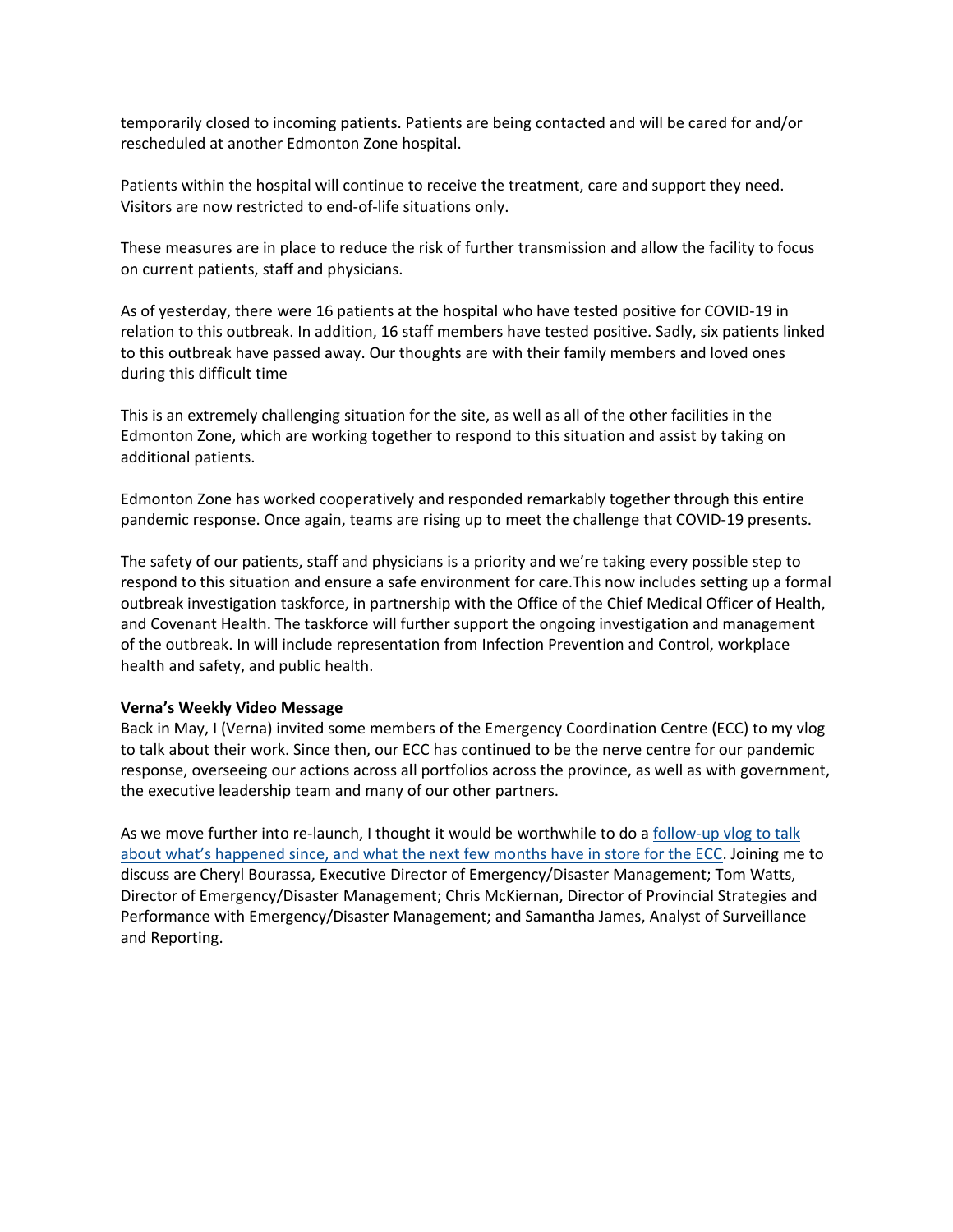

Dr. Verna Yiu talks with Cheryl Bourassa, Chris McKiernan, Tom Watts and Samantha James about the ECC and their role in coordinating all of our COVID-19 efforts.

#### **Reminder of International Travel Advisories**

As we head into the summer vacation season, please remember that both the Governments of [Canada](https://travel.gc.ca/travelling/advisories) and [Alberta](https://www.alberta.ca/covid-19-travel-advice.aspx) continue to advise against all travel outside of Canada and all cruise ship travel. As well, all travellers arriving in Alberta from outside of Canada are legally required to self-isolate for 14 days, [per the Chief Medical Offer of Health's order](https://open.alberta.ca/publications/cmoh-order-05-2020-2020-covid-19-response).

We know that staff may travel outside of Canada for a variety of reasons, including vacation, bereavement leave and education leave. However, we want to remind you that failure to follow travel advisories may leave staff unable to return to Canada, and possibly ineligible for health and other benefits. As well, the required self-isolation period following international travel could potentially impact staffing and patient care.

If you have any questions or concerns, please reach out to your leader.

#### **PPE Question of the Week – Continuous Masking**

Continuous masking remains critical to the protection of our patients, co-workers and visitors in all our facilities. It is essential that we remain vigilant, wearing masks in all patient care environments and also whenever two metres distance cannot be maintained between you and anyone in your workplace. [Dr. Mark Joffe provides more information on continuous masking at work, as well as](https://www.albertahealthservices.ca/topics/Page17119.aspx#ppedodont)  [considerations for masking outside of the workplace.](https://www.albertahealthservices.ca/topics/Page17119.aspx#ppedodont)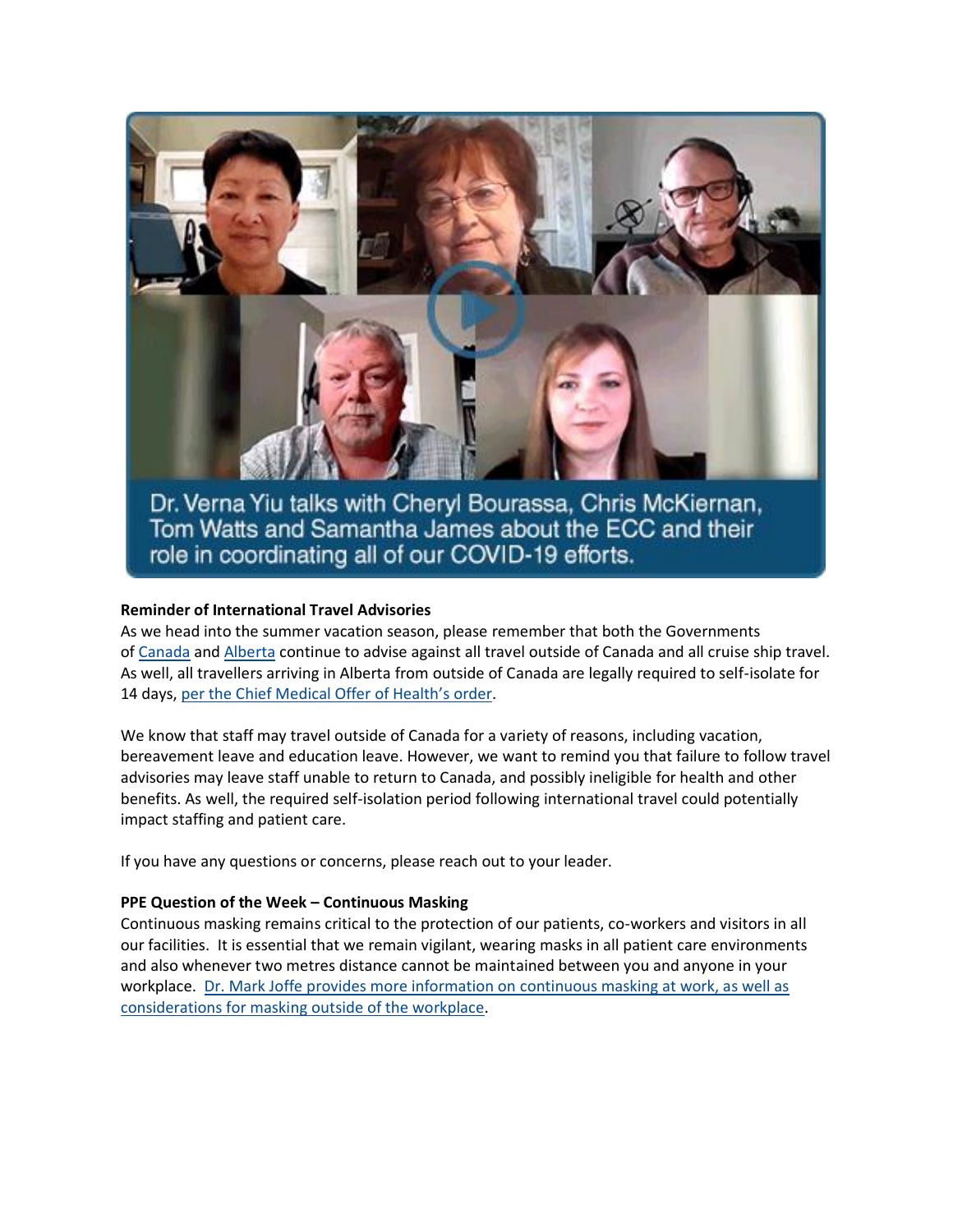# $\overline{\phantom{a}}$  Question of the Week

The Importance of Masking Why continuous masking is in place for AHS, and guidance on masking in public.



#### **Fit Testing Update**

AHS has successfully secured another model of N95 respirator to add to our existing supply, to ensure our people have access to the PPE they need to be safe. This respirator is NIOSH (National Institute for Occupational Safety and Health) approved. We will continue to monitor our supplies and transition healthcare workers to alternate N95 respirators as needed.

Please continue to make fit testing a priority in your area by working with Workplace Health and Safety or a fit test designate.

To learn more about when to use N95 respirators in your frontline work, visi[twww.ahs.ca/covidppe.](http://www.ahs.ca/covidppe)

#### **AHS Accreditation**

On June 23, 2020, AHS' Executive Leadership Team approved the resumption of accreditation activities within AHS. There will be an onsite survey by Accreditation Canada this fall 2020. Sites and services that were to be surveyed this past spring will also be surveyed this fall.

As per the [2019-2022 Accreditation Cycle,](https://insite.albertahealthservices.ca/main/assets/tms/acrd/tms-acrd-2019-2022-accreditation-cycle.pdf) the following programs in large urban hospitals are scheduled to undergo on site survey assessment in fall 2020:

- · Critical care (excludes NICU/CVICU/CCU)
- Emergency department (includes urgent care centers)
- · Inpatient (medicine) services (excludes adult inpatient cardiology units in Edmonton/Calgary)
- Peri-operative and invasive procedures (excludes adult and pediatric cardiac operating rooms and interventional cardiology procedures)
- Transplant care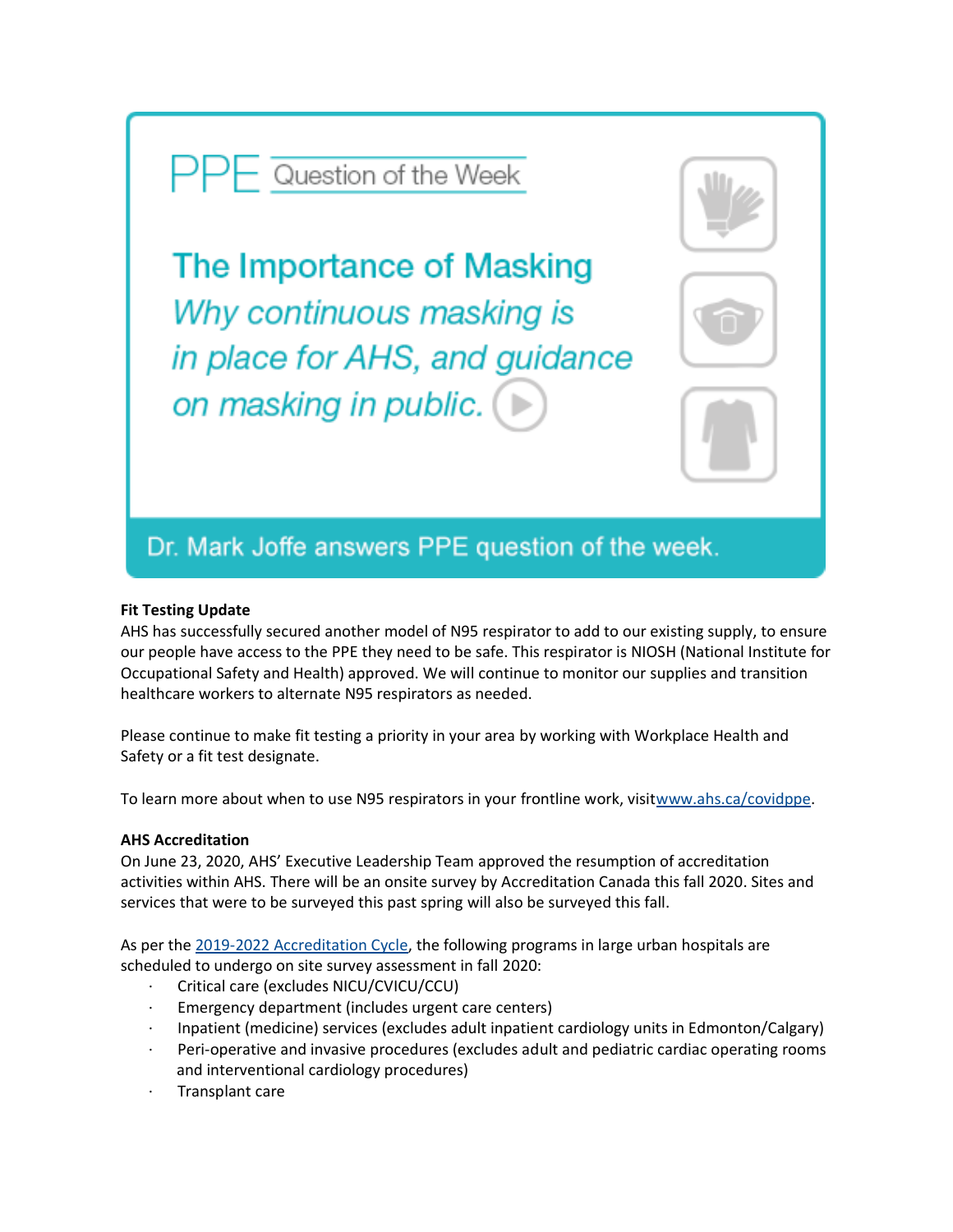Emergency Medical Services (EMS) will also undergo a survey assessment this fall. The postponed spring survey of South Zone rural hospitals and Correctional Health Services will also be included in the fall survey.

There are some exceptions, based on the most recent (and previous) Connect Care implementation schedules. No other exceptions will be granted by Accreditation Canada.

#### **Emergency Coordination Centre: looking back and looking forward**

As you can see from today's vlog, the Emergency Coordination Centre (ECC) has been essential in our ongoing response to COVID-19. While we are still in the midst of that response, it's important we look back to see what enables our successes and where we can improve. To that end, Emergency/Disaster Management (E/DM) conducted a review of ECC operations with a variety of individuals and teams to get their feedback.

Some of the strengths noted in the review include regular communications from the CEO and Senior Medical Officer of Health (what you're reading now), the Incident Management Operating System, and the use of task forces, including the Personal Protective Equipment and Indigenous Health task forces, to target specific work. Areas for improvement include training additional people in ECC operations, integrating non-clinical areas like Information Technology and Facilities Maintenance and Engineering within ECC Operations earlier, and clarifying when ELT approval on certain actions is required.

Similar to our ongoing Beyond COVID work, the review also identified what worked well in the ECC setting and could be retained across the organization moving forward. This included expedited decision making processes, measures introduced to support shelter populations, and the connections and relationships developed with Indigenous Health, the Zones and First Nations communities. This is only a small sample of E/DM's findings in the review. A more comprehensive review will be undertaken at a later date, and will help to further inform our Beyond COVID recommendations.

The ECC enabled us to act with extraordinary focus and speed and it eliminated the barriers and constraints that slow us down. It ensured that contributors at all levels were united in their efforts toward the achievement of a single goal.

It worked because everyone involved knew what they were accountable for. People trusted the direction they were given, and in turn, they were trusted to make the decisions delegated to them. We marshalled the strengths and intelligence of our organization in a way that was incredibly focused and tightly coordinated at the zone and provincial levels. That is what allowed us to deliver results and value in a remarkably quick and efficient fashion.

Thank you to everyone involved in the ECC, as well as the Zone Emergency Operation Centres. It's not an easy job, and you are doing us proud.

#### **AHS COVID-19 Podcast – Importance of Immunization**

We know that vaccines are safe and effective – much safer than the diseases they protect against. If you are immunized against a disease it not only protects you, but you are also protecting others, because you are not spreading that disease. The pandemic has given us a glimpse into how quickly infections can spread and how serious they can be when a population has no immunity to a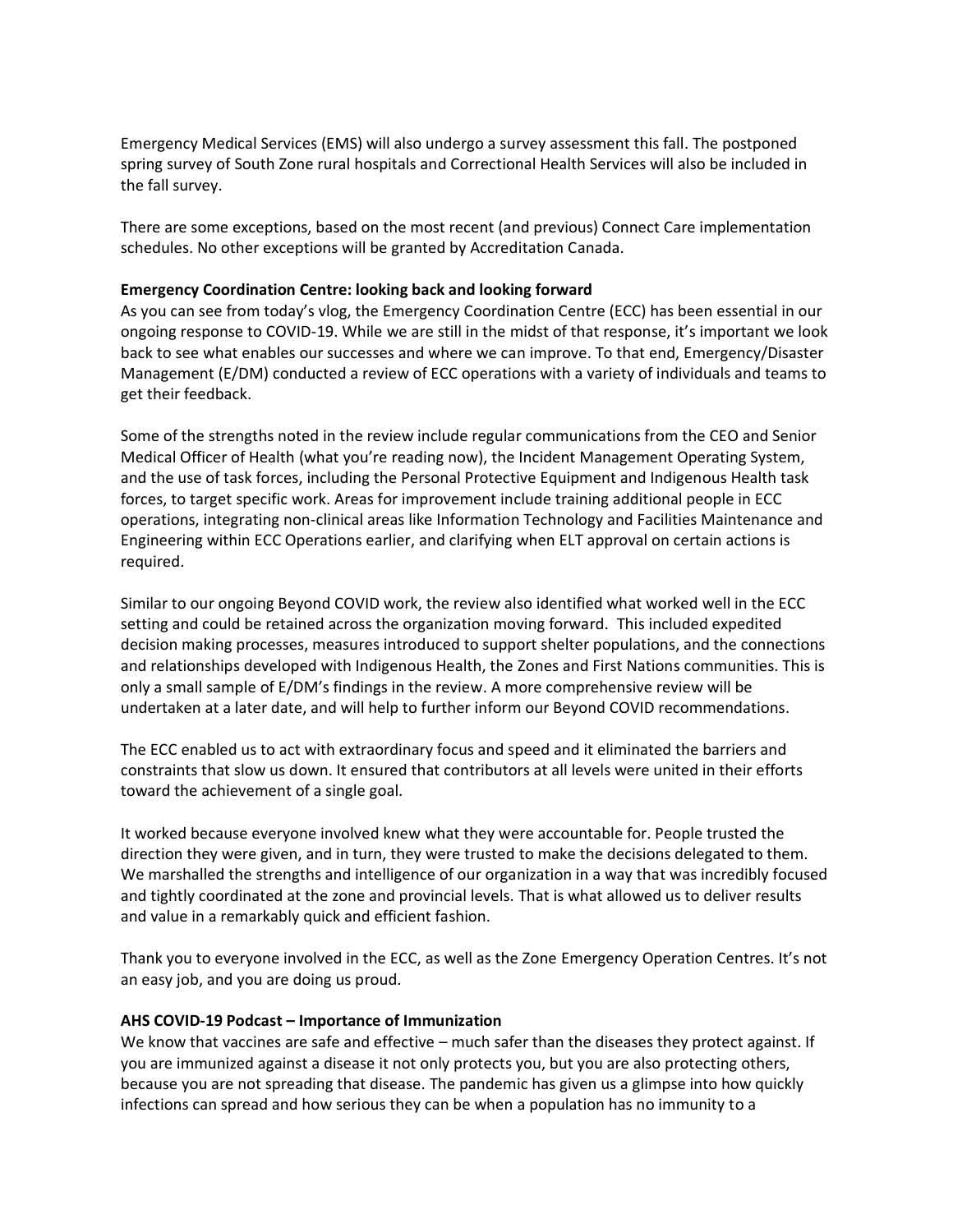disease. [In this podcast, Dr. Kristin Klein,](https://www.albertahealthservices.ca/news/Page15434.aspx) AHS Medical Officer of Health with the Communicable Disease Team, talks about the importance of immunizations particularly during the COVID-19 pandemic.



Dr. Kristin Klein talks about the importance of immunizations particularly during the COVID-19 pandemic

# Be Well - Be Kind

## **Take Care of your Mental Health**

To continue to support you during this time, we encourage you to review the Resilience, Wellness and [Mental Health Resource Guide.](https://insite.albertahealthservices.ca/main/assets/hr/tms-hr-whs-resilience-wellness-mental-health-resource-guide.pdf) This document makes it easy for our staff and leaders to find support services, educational opportunities, and written resources needed to feel safe and healthy. Whether you are looking for professional or personal support, you'll find the most relevant resources for your mental health and well-being in this comprehensive guide.

Please click on the link above, bookmark the page and share this with your teams or colleagues. We all need to continue to take care of our physical and mental health for the weeks and months to come.

#### **Celebrities Celebrating AHS**

Musicians, models, athletes, and artists across the country keep sending messages of gratitude and support for our frontline healthcare staff.

Today's [thank you message is from Marla Boehr,](https://www.youtube.com/watch?v=mmxkB9nAsW8&feature=youtu.be) a supermodel from Lethbridge, who has appeared on the covers of ELLE and Flare and has walked in the runways of Milan, Italy.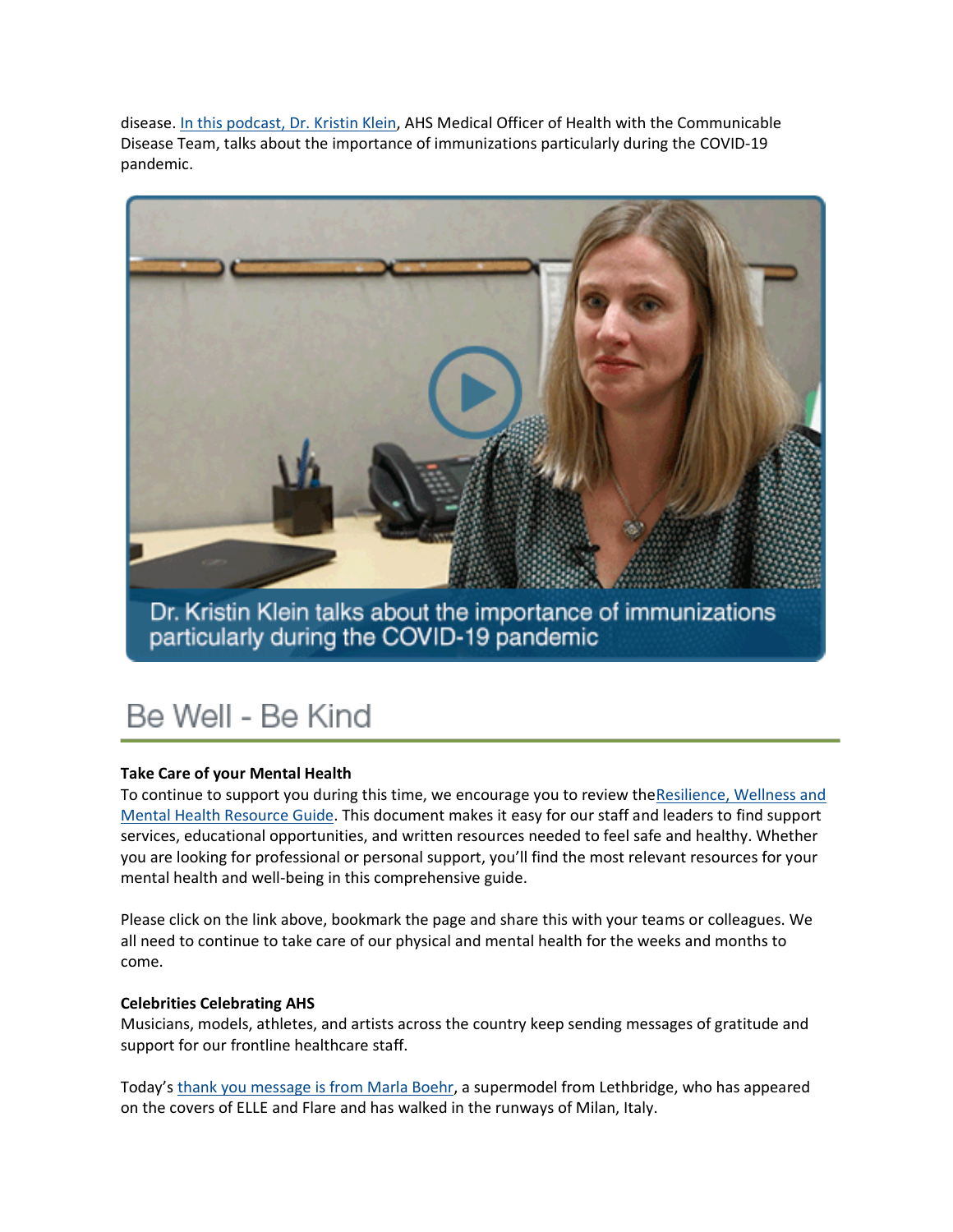"We're just so thankful for all the work that you do, for being there for people and for holding people's hands through this crisis, for working long days and long nights," she says. "Hats off to you guys, we really appreciate it and we're so fortunate to be in such a great province."

Stay tuned and follow AHS on social [media](https://www.instagram.com/albertahealthservices/) for more celebrity shout-outs.



#### **Sharing the Love: Thanking our People**

Again this week, we have a collection of messages to encourage you as you continue to manage COVID-19 in Alberta. Please know that the notes here are just a small representation of the appreciation your colleagues and Albertans have for all you are doing.

*A local Calgary artist gifted Health Link with a beautiful glass art piece in appreciation for the support that Health Link 811 has provided Albertans throughout the COVID-19 pandemic. She described her inspiration for her art piece below.*

*This art has come truly from the bottom of my heart as I am remembering the first few weeks of COVID-19 outbreak, and how much work and dedication went in to organizing the call centre for Albertans. I can only imagine the pressure and stress of everyone involved as Albertans feared this unknown virus. As an artist I can only express my thank you through my art. This artwork represents the voice of those around me.*

*-Anna Bilek*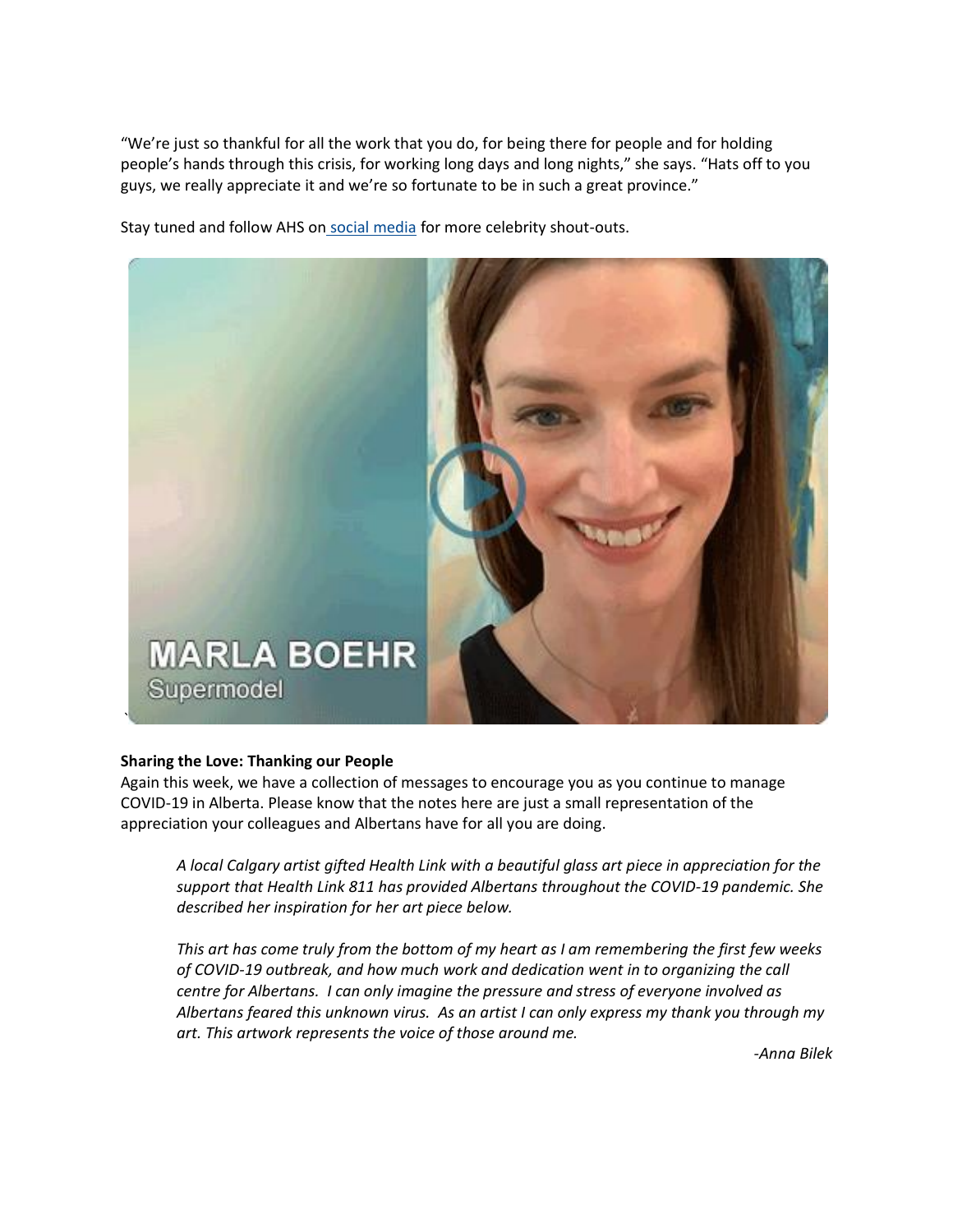X "Valley of Hope " is deal Tyled to the stall at Hoolth Link 811. Your professionalism and calm voice helped us through the mountains of uncertainly and fear that we experienced.

Your patience and understanding led us to the valley of hope during the COVID-19 pandemi Albertans thank you from the bottom of their hearts!

Anna B

**Essions for Glass, Calgary Jul** 

**CALIFORNIA COMO ITOO**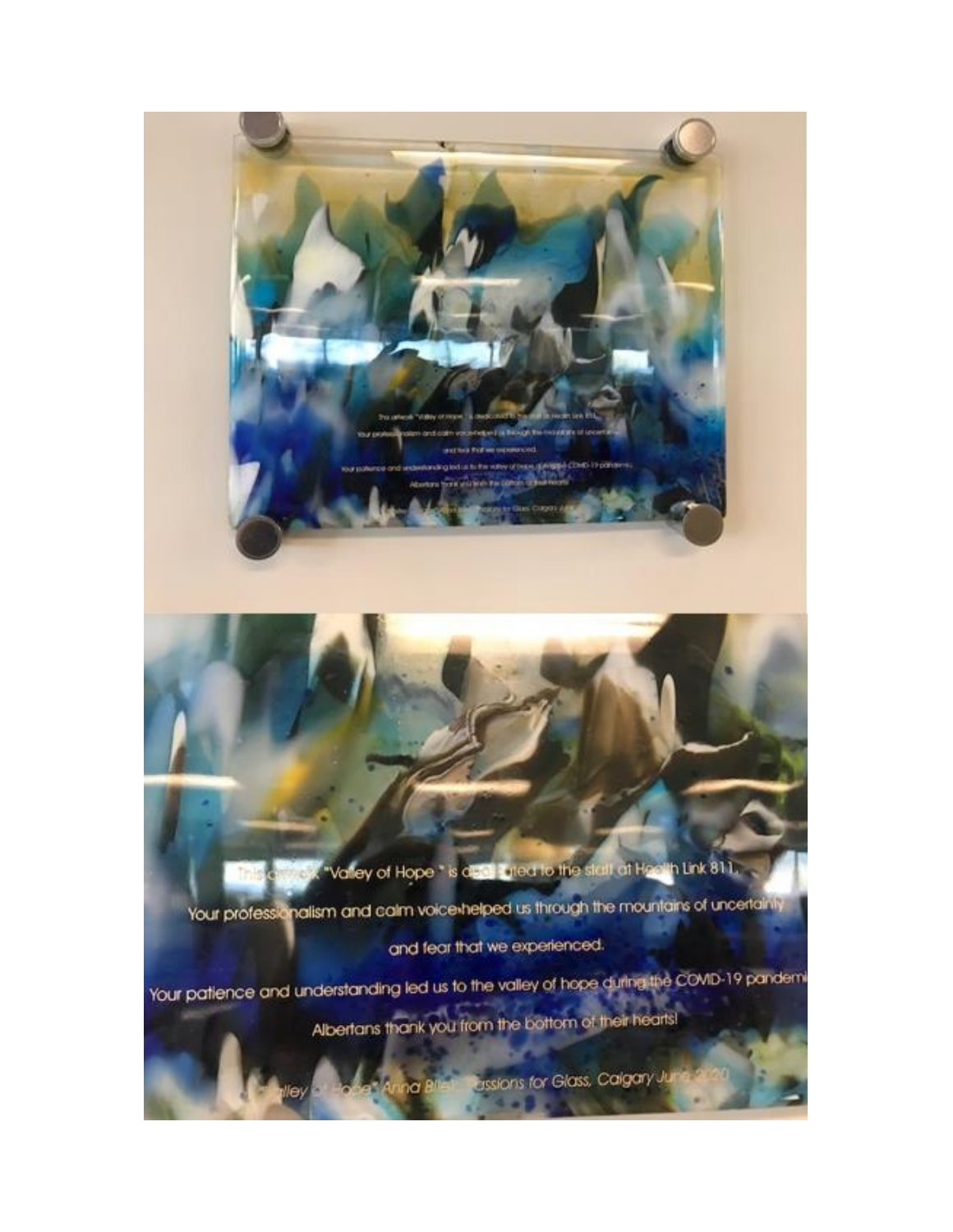*A BIG thank you to all the doctors, nurses, attendants, techs, EMS, and everyone who provides their very best care, and to Dr. Hinshaw for her calm, compassionate and honest leadership that Albertans can understand and learn from.*

*-Anonymous*

*Thank you so, so, so very much for all the sacrifices and care you show throughout the hours, days, weeks, months, years.*

*- Lindsay Allen*

*Thank you for everything you have been doing. I know under times of pressure, life can be very difficult and one might want to give up, but you haven't. Your team has been strong and pushed through everything. Thank you for being an inspiration to everyone out there.*

*- Anonymous*

#### **COVID-19 Badge of Honour**

If there were badges in healthcare for managing COVID-19, we have no doubt that every one of you would have earned one over the past five months. Apparently, if you're a Beaver, you may have already received one for your hard work to adhere to public health guidelines and orders. The six year old nephew of one of our staff member's got his badge in the mail for being a good citizen during Alberta's efforts to stay home and protect each other. We know it was well deserved, Xavier. Congratulations for earning your COVID-19 badge.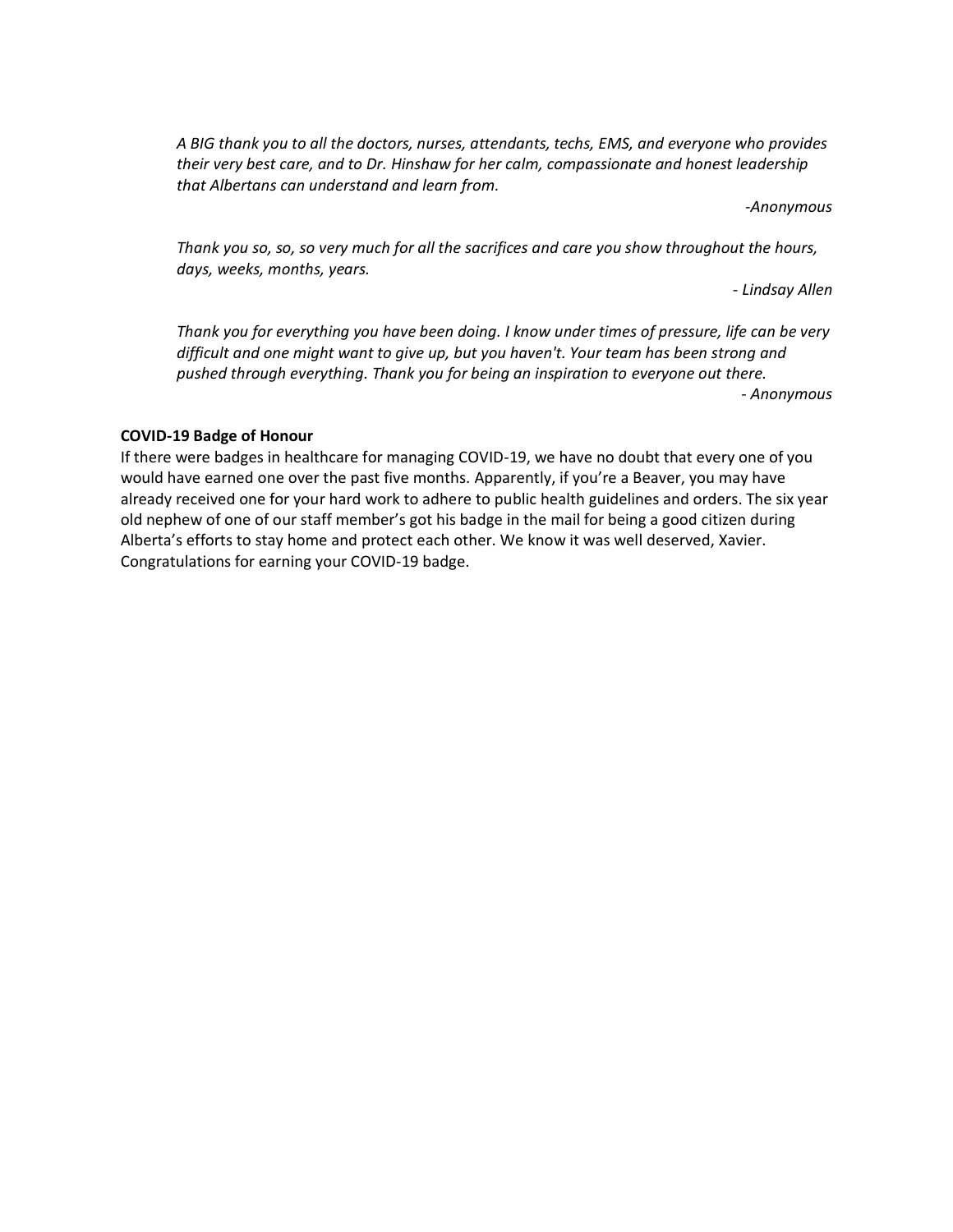Xavier got an unexpected badge from Beavers today. I laugh every time I look at it! #funnynotfunny #ineedabadgetoo



As our teams head into another summer weekend, whether you are working, starting a vacation, or just taking a break, please know that in our eyes you've earned your badge and so much more, for